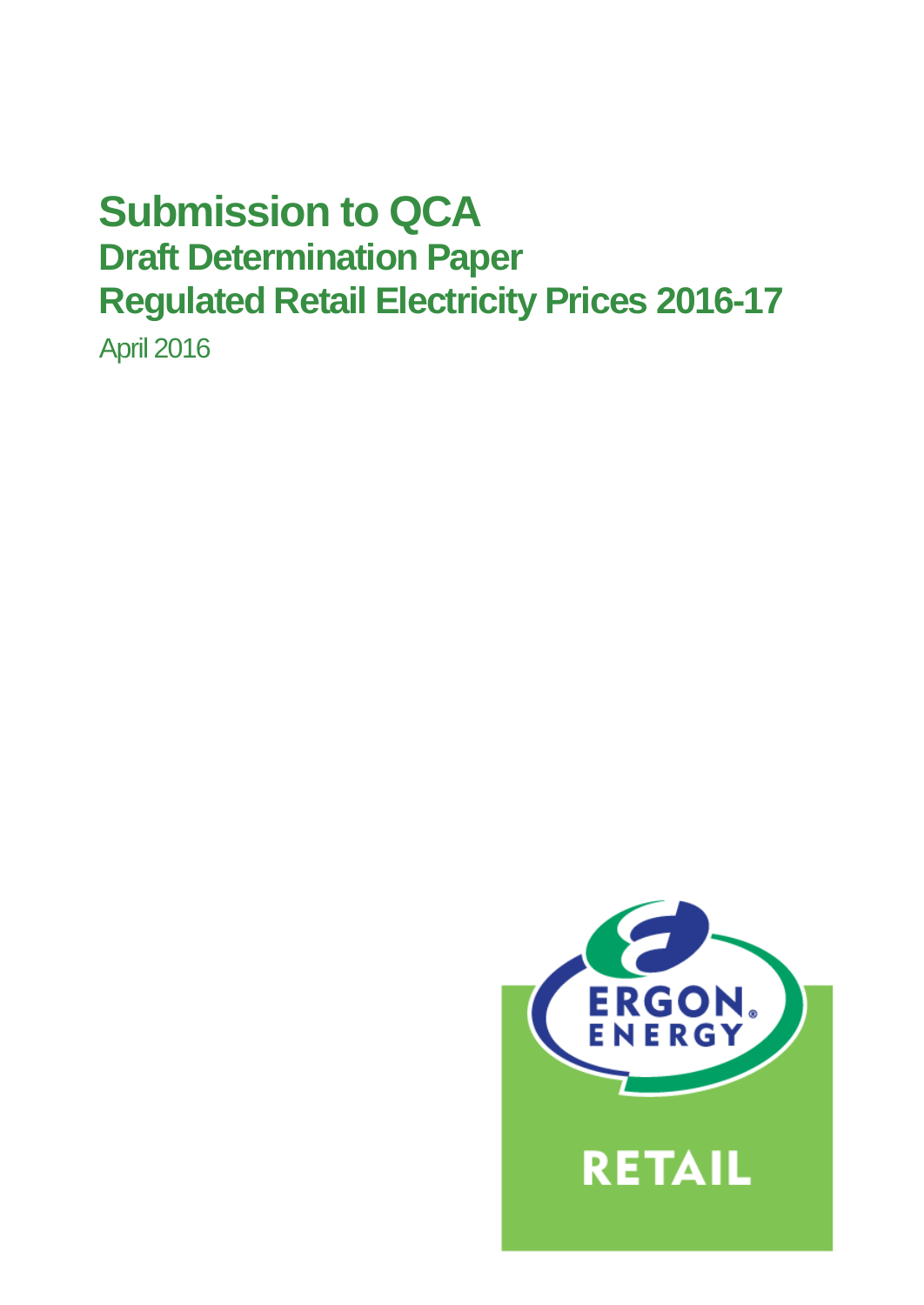# **Background**

Ergon Energy Queensland Pty Ltd (EEQ) welcomes the opportunity to provide comment on the Queensland Competition Authority's (QCA) Draft Determination on Regulated Retail Electricity Prices for 2016-17.

EEQ is a proud Queensland company that provides electricity to more than 700,000 homes and businesses and helps regional Queenslanders manage their energy consumption. With our roots firmly entrenched in regional Queensland, we have a team of people servicing customers from our customer solutions centres and offices located in Townsville, Rockhampton, Maryborough and Brisbane. We also firmly believe in supporting our local communities through regional employment opportunities and engaging in community partnerships such as the Royal Flying Doctor Service (Queensland).

EEQ acknowledges the increasing pressure electricity prices are placing on its customers' household budgets and businesses and support activity to create a cost-competitive market.

Customer hardship has become a significant issue for EEQ customers. Relevant reporting to the QCA between December 2013 and June 2015 showed the number of customers in its hardship program had more than doubled.

EEQ has had a dedicated team assisting customers in hardship since 2006. This team's activity has increased with the demand for the program. EEQ's focus is on assisting customers move out of hardship and into a position where their cost of electricity is sustainable and does not put further pressure on family budgets.

EEQ appreciates the opportunity to provide input into the QCA's 2016-17 price determination through this submission. In the remainder of this submission, EEQ has provided direct responses on certain aspects of the Draft Determination.

EEQ welcomes the opportunity to discuss any aspects of this submission or to provide further information directly to the QCA.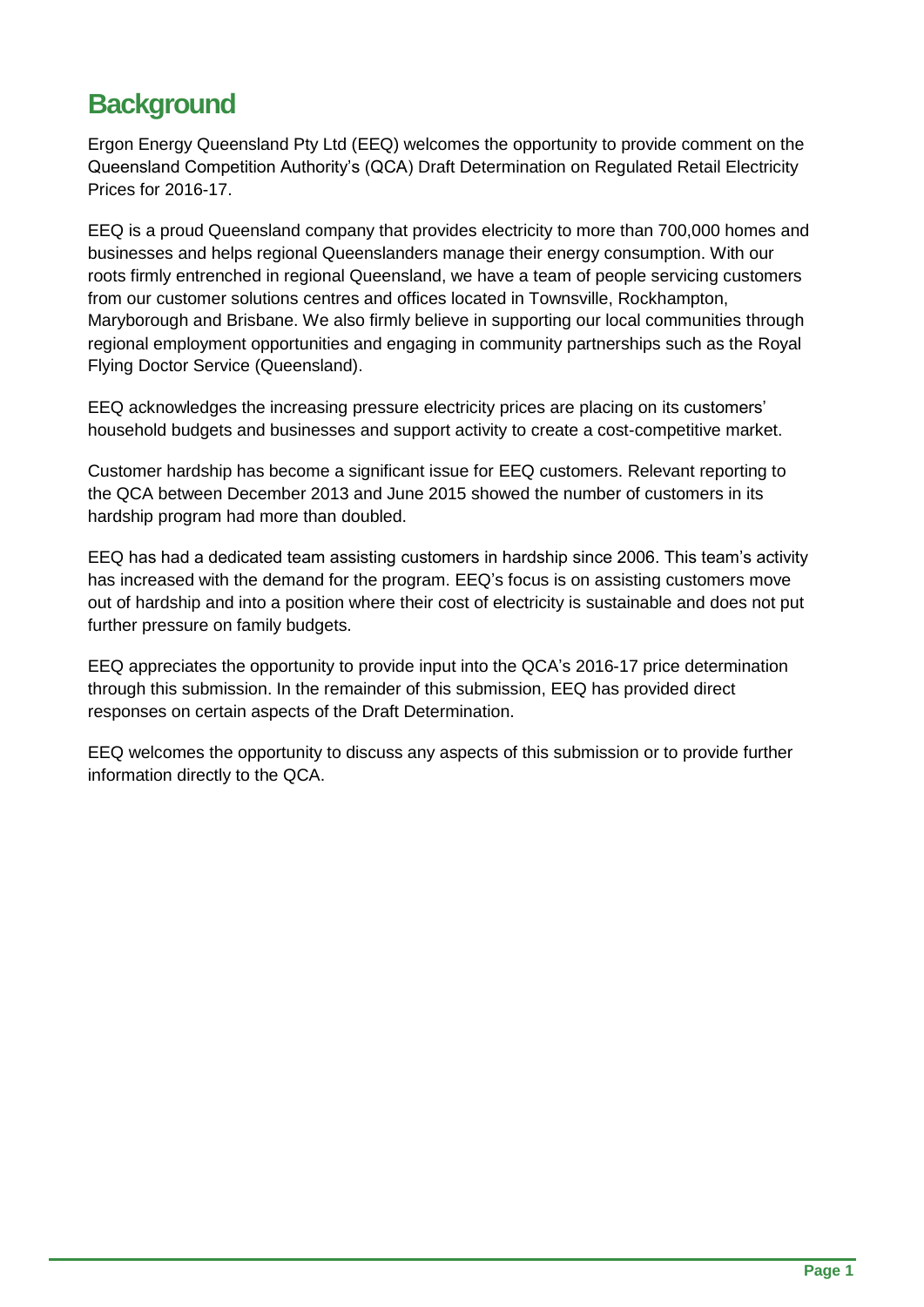# **Response to QCA Draft Determination**

### **Section 2 – Legislative Requirements and Pricing Frameworks**

#### **2.2.1 Residential and small business customers**

Our draft decision is to determine notified prices based on expected standing offer prices in south east Queensland.

#### Response

EEQ supports the QCA's position of determining notified prices for small residential and business customers based on expected standing offer prices in south east Queensland. We acknowledge that standing offers will evolve once prices are deregulated in south east Queensland from 1 July 2016 and encourage further consideration of appropriate price benchmarks in future determinations once competitive standing offers become more widely available.

#### **Section 3 – Network Costs**

EEQ supports the QCA's approach to estimating Network Costs in the Draft Determination.

#### **Section 4 – Energy Costs**

EEQ supports the QCA and ACIL Allen Consulting (ACIL) findings that energy costs have increased and are driven by:

- an increase in electricity demand from Queensland-based liquefied natural gas (LNG) projects
- higher fuel costs for gas-fired generation
- increased solar generation which is continuing to reduce daytime demand but has no effect on peak demand. This is resulting in the Net System Load Profile (NSLP) becoming peakier and more expensive to hedge.

#### **4.2.1 LRET costs**

We remain of the view that ACIL Allen's market-based approach, using the most up-to-date targets and price information published by AFMA, is likely to produce the most reliable estimate of LRET costs to be incurred by retailers in 2016–17. Retaining a consistent approach for 2016–17 will also provide certainty to stakeholders.

#### Response

EEQ reiterates its position from its submission to the QCA's Interim Consultation Paper that the regulatory uncertainty associated with the Federal Government's RET review significantly affected the efficient operation of the market, increasing the risk of forward purchases to cover future liabilities. This risk materialised in an observed suppression in market activity as participants avoided building long Large-scale generation certificate (LGC) positions pending the outcome of the review. This behaviour ultimately flowed through to an artificial suppression in the LGC price over the period.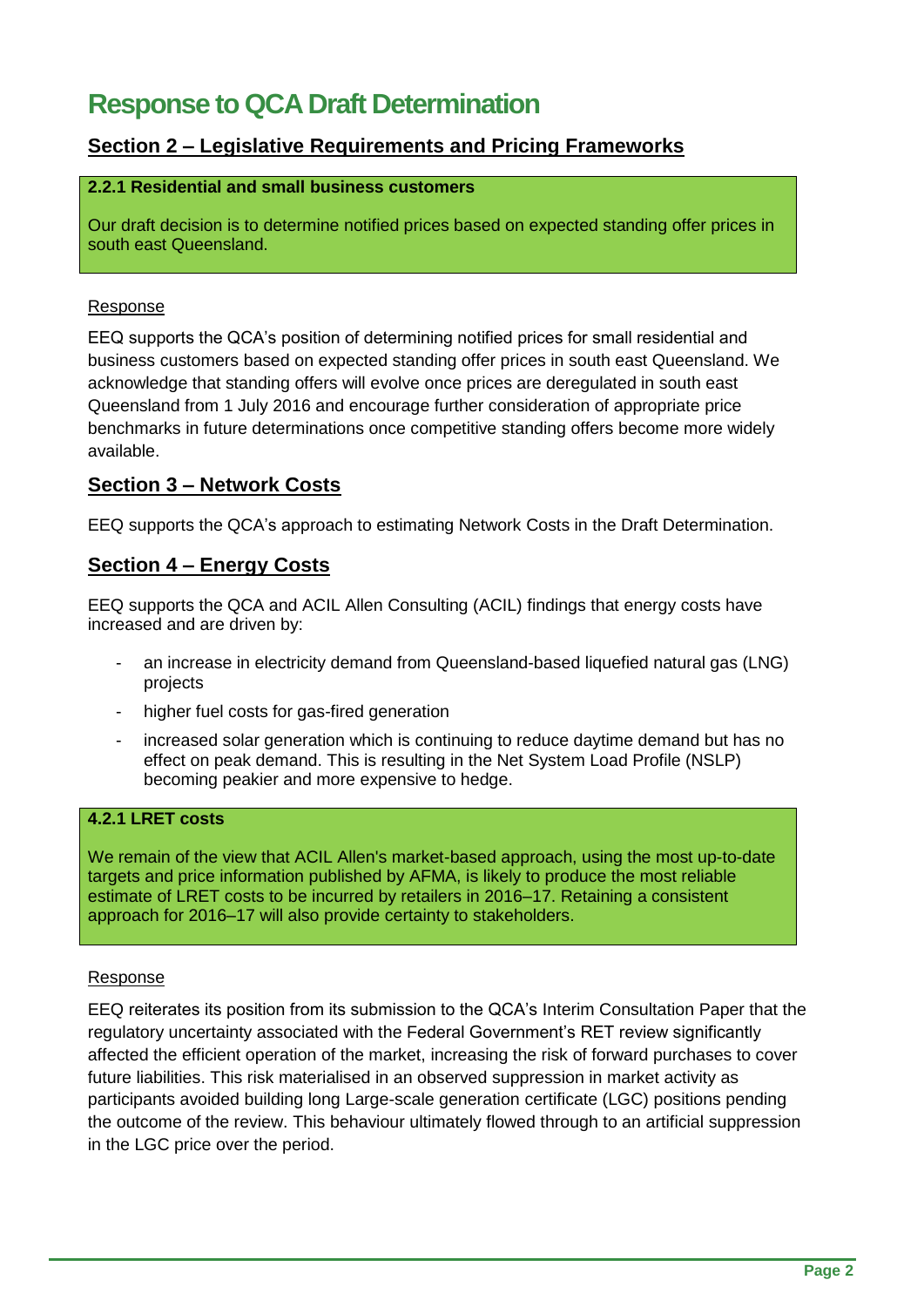Due to this, ACIL's approach<sup>1</sup> of examining market prices over a two year period does not reflect the behaviour of an efficient retailer (as demonstrated by market behaviour) in the face of the significant regulatory intervention.

Although the price has increased since the 2015/16 determination, EEQ's position is that the costs determined in 2015/16 did not reflect the hedging costs an efficient retailer would reasonably face and this issue remains in the 2016/17 draft determination.

EEQ recommends that the QCA consider the impact of such policy interventions on the efficient operation of the market when determining a method for estimating LGC prices.

## **Section 5 – Retail Costs**

-

EEQ acknowledges the effort undertaken by the QCA and ACIL in conducting its first comprehensive review of retail costs. The QCA's Draft Determination includes significant changes to the methodology for determining retail costs including the allocation of those costs to notified tariffs.

Both the QCA and ACIL have highlighted difficulties they encountered in estimating efficient retail costs through bottom up analysis $^2$ .

These difficulties were exacerbated by structural changes currently underway within the industry. For example, the AEMC power of choice program (including the introduction of competition in metering services) and deregulation of the south east Queensland retail market, will impact retail business models and cost structures. It is important that the QCA recognise these changes in determining an appropriate retail cost methodology in their annual determinations.

EEQ acknowledges the difficulties associated with developing a new methodology for benchmarking and allocating retail operating costs to tariffs. The variability in the data provided by retailers is reflective of a wide range of business models, risks and commercial practices. Using an 'averaging' approach for developing key benchmarks, such as the standing offer adjustment, may distort an efficient cost allocation and application of costs to tariff components.

EEQ is of the view that cost reflectivity in the allocation of retail costs to tariff components is important. As noted by the QCA "the principle of cost reflectivity informs the decision on where retail cost allowances should apply in each tariff". Although ACIL has relied on data supplied by retailers to determine its allocation, the high degree of variability in the characteristics of retailers and their customers may not reflect the allocation of an efficient retailer supplying regional Queensland customers. EEQ requests the QCA review this allocation in future price determinations.

Given the complexities encountered in determining retail costs for this determination period, EEQ considers it prudent for the QCA to review its methodology for benchmarking and applying retail costs in the 2017/18 determination process. This would allow the QCA and ACIL to

 $1$  QCA, 2016/17 Draft determination of regional regulated electricity prices, p 18

 $2$  QCA, 2016/17 Draft determination of regional regulated electricity prices, p 25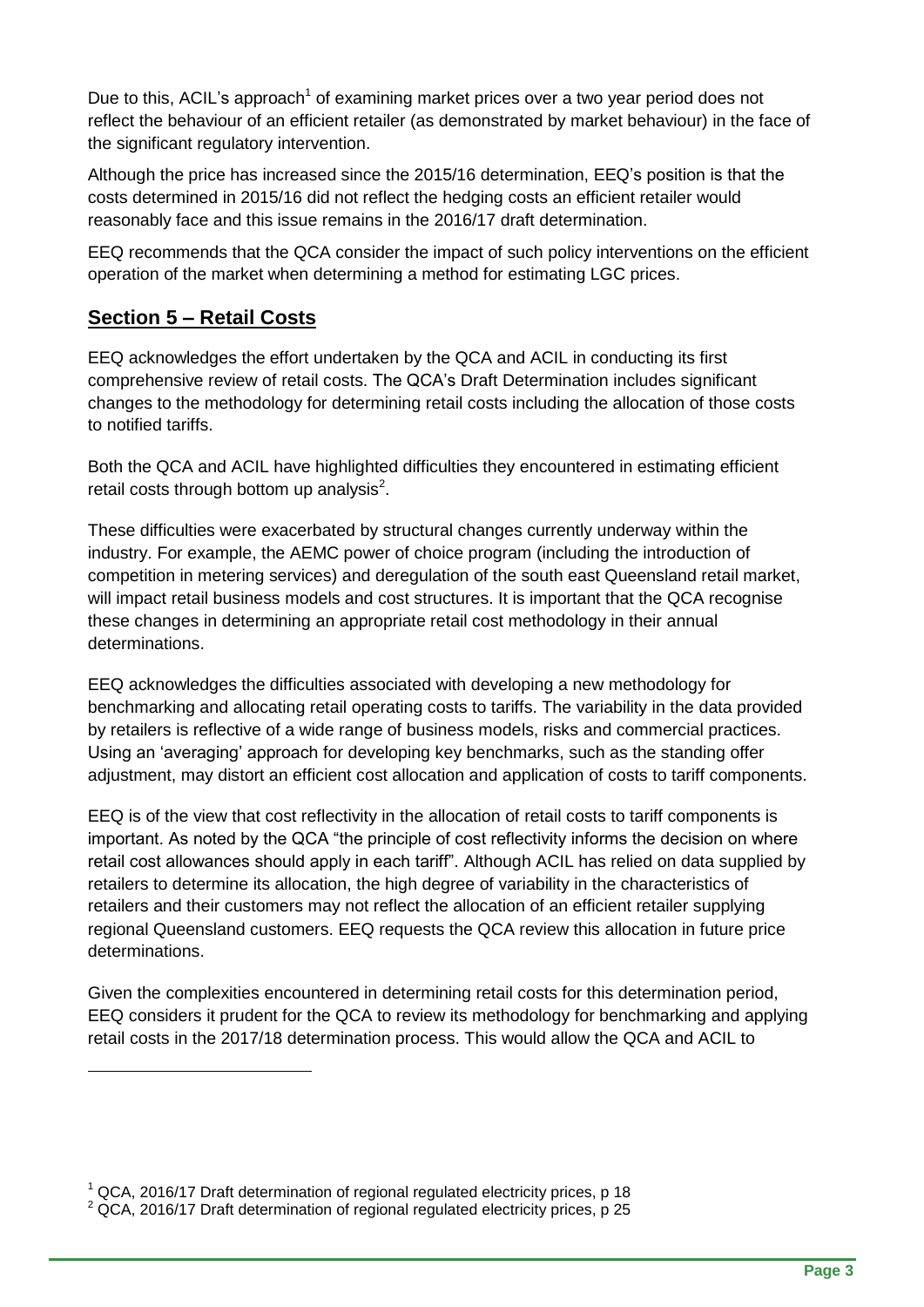benchmark costs against competitive standing offers available in the newly deregulated south east Queensland market for the purposes of developing a standing offer adjustment. It would also afford stakeholders more time to consider and comment on the new approach.

EEQ supports the QCA's position that it would not be beneficial to conduct a bottom-up review of retail costs on an annual basis and that annual cost increases should be calculated using a defined escalation method. EEQ also supports the QCA's position that detailed reviews should be conducted where material changes in cost drivers emerge.

To provide customers and other stakeholders with visibility, EEQ asks the QCA to share the detail of their approach to escalation and definition of material change in cost drivers.

### **Section 6 – Other Issues**

#### **6.1.1 Estimating price differentials in south east Queensland**

Based on the information available, the QCA considers that differentials between market offer and standing offer prices will prevail in south east Queensland for small customer tariffs in 2016–17. Ultimately, the size of the differential between market and standing offer prices immediately following deregulation is uncertain and will likely be the result of individual retailers' pricing strategies, changes in underlying costs of supply, and other incentives created by the regulatory and legislative environment.

As we cannot predict the likely size of this price differential with any certainty, we consider it reasonable to assume it will remain at a level similar to that seen in the south east Queensland market at the moment.

Analysis of the existing differential between notified price standing offers and retailer market offers reveals the average level of effective net discounting is around five to six per cent for a typical small customer's total annual bill. We consider this is not materially different from the headroom allowance of five per cent which has previously been applied to small customer tariffs.

There is no compelling evidence to conclude that the price differential between market and standing offers in 2016–17 will be any higher or lower than the level observed in the market in 2015–16. On this basis, our draft decision is to add an amount above the efficient costs of supply in south east Queensland that would deliver a similar average price differential in 2016–17, all other things being constant. We consider that an amount of five per cent of total costs—equal to the headroom allowance applied in previous years' determinations—is a reasonable estimate of the amount required to deliver similar price differentials to those observed in 2015–16.

#### Response

-

The QCA note a number of limitations on their method of estimating the standing offer differential including the analysis being based on regulated 'standing offers' in SEQ<sup>3</sup>. Considering these limitations, EEQ supports the QCA's approach for determining an appropriate price differential to apply to efficient cost of supply in south east Queensland, being the amount

 $3$  QCA, 2016/17 Draft determination of regional regulated electricity prices, p 42